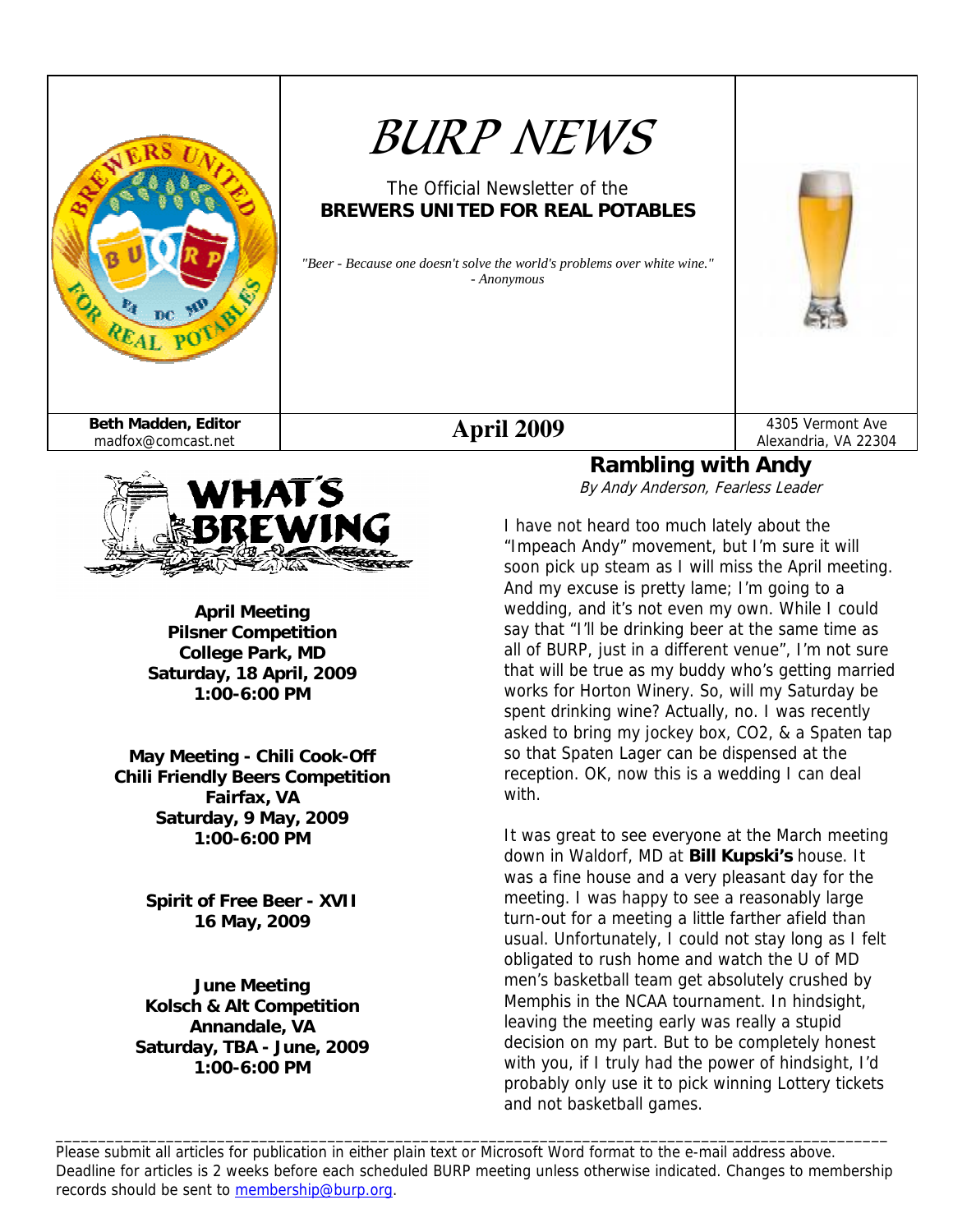I am pleased to see that we have a new home for Sprit of Free Beer, at least for this year. Your Ministers of Culture will have more details, but let me steal their thunder a bit by saying that SoFB 2009 will be hosted by Whole Foods (Fair Lakes). Yup, a grocery store; not your average SoFB location. But I think this idea has some real potential, and I am really looking forward to it. In fact you can go to their web sight & see SoFB listed on their Calendar of Events.

http://www.wholefoodsmarket.com/stores/fairlakes

Regarding SoFB, don't wait for our Ministers of Culture to contact you to help. Instead, take the initiative & start the conversation with A.J. and Christine yourself. Your help will be gratefully appreciated.

The April meeting will be at the home of **Jude Wang** and **Alan Hew,** in College Park, MD. As I said earlier, I will not be in attendance. Please go, have a great time, & then later tell me how I missed the best meeting ever.

We are rapidly approaching our annual Spirit of Free Beer; it's only a month away. It is scheduled for 16 May, with the final date for beer entries being 9 May at the May Chili meeting at **Dan Allers** and **Christina Wren's** house. You still have time to brew an ale for SoFB, if you act quickly. And speaking of the May meeting, I'm going to need a Commissioner to run the chili contest. Any volunteers? If no one volunteers, I may be forced to do something radical, like introduce a **Bill Cavender**, a.k.a. Veggy Boy, rule forcing only vegetarian chili. But wait, I think I would suffer the most under those rules ("the only green thing in chili should be the rancid meat; it's authentic that way"), so maybe that's a lousy idea after all. Anyway, **Mike Neith**, a previous Chili Commissioner was emotionally scarred so deeply that he ran off to San Diego. Who's next? (Me! Me! I want to go to San Diego!)

To the club members who've been members for over 10 years, do you remember the newsletter feature "Andy's European Beer Journal"? More on that next month. In the meantime, go brew a beer! Cheers, Andy

# **From the Ministry of Culture**

By A.J. deLange and Christine Johnbrier, Co-Ministers of Culture

Many thanks to all those who entered the Dan McCoubrey Memorial Stout contest in March at **Bill Kupski's** house in Waldorf, MD. We had a total of twenty entries; five dry stouts, two sweet stouts, six oatmeal stouts, and seven foreign extra stouts. The winner of this contest was a F.E.S. brewed by **Yancy Bodenstein**. Second place went to an Oatmeal Stout brewed by **Mel Thompson** and **Ty Ming**. Third place went to a Dry Stout brewed by **Tom & Colleen Cannon**. Many thanks also go out to the panel of judges: **Tom Cannon, Scott Schabilon, Mike McGuire, Mike Bucher, Jude Wang, Woody Lee, Dona Lee, Yancy Bodenstein, Tim Pohlhaus** and **Matt Pyle**.

#### **Brewer of the Year**

With second place in the Stout competition, **Mel Thompson** continues with his early lead with 7 points in the BOTY 2009 competition. We have a 4 way tie for second place (with 3 points each) by **Wendy Aaronson, Bill Ridgely, Yancy Bodenstein** and **John Folke.** Close behind is **Ty Ming** in third place with 2 points. Spirit of Free Beer is coming up. Let's enter some beers to give these folks some competition!

#### **April 2009 Competition – Pilsner**

**Pilsner**, sometimes known as **pilsener** or simply **pils**, is a pale lager developed in the 19<sup>th</sup> century in the city of Pilsen (Plzen) in Bohemia in the Czech **Republic** in response to the popularity of German bottom femented (lager) beers. Pilsner is one of the most popular styles of lager beers in Germany, in many other countries, and in fact in the world as most of today's popular "Joe Sixpack" beers are derived, if somewhat, loosely, from Pils. Classic German Pilsners are very light straw to golden in color and tend to be drier, crisper and lighter in color than their Bohemian cousins which are rounder and softer (because of the very low mineral content of the deep well water used to brew them) and often have a characteristic caramel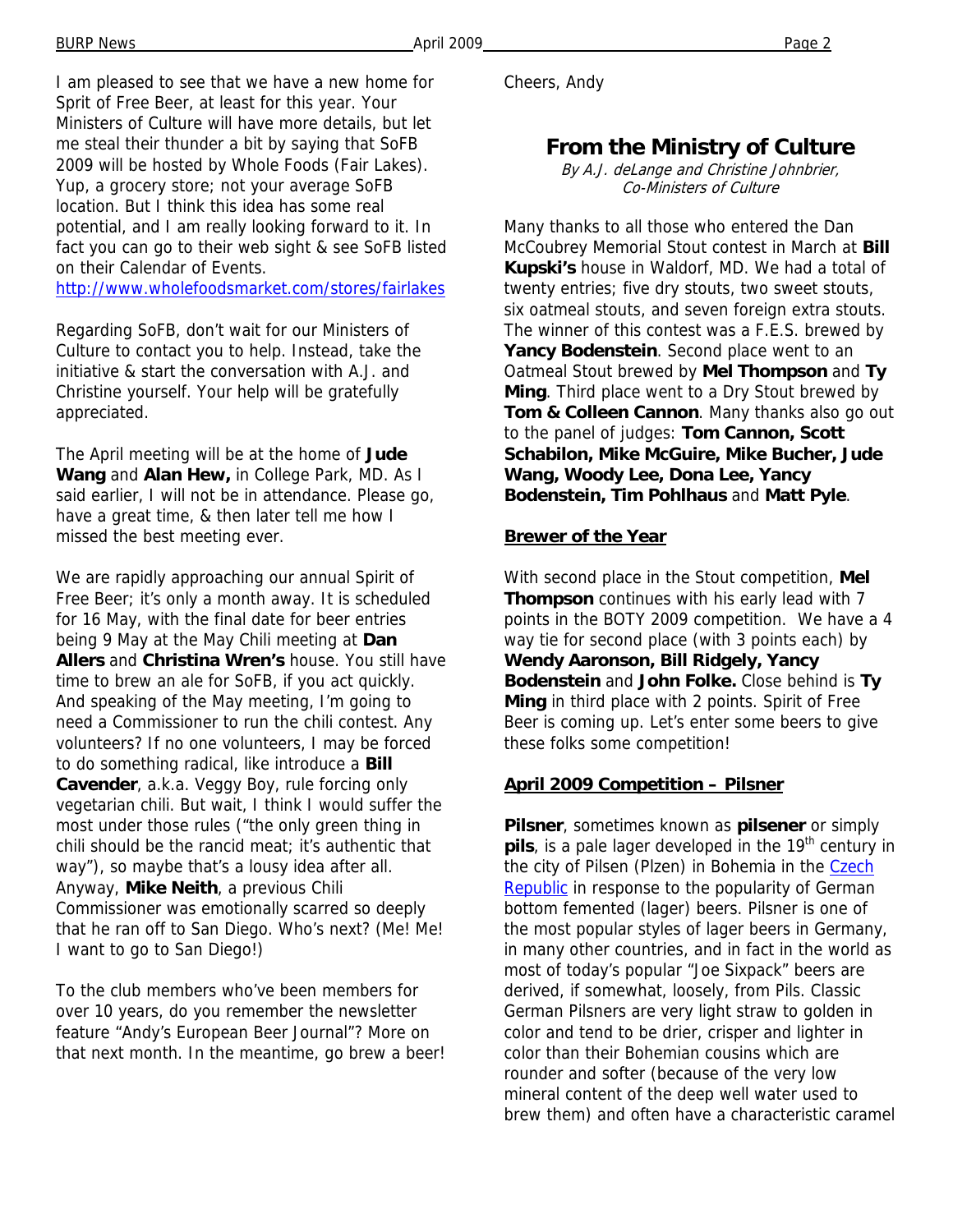note which is quite possibly a synergism between malt and diacetyl. In either case triple decoction mashing was traditionally used though this practice is waning today as demanded by the economics related to labor and energy consumption. Head should be dense, rich and long lasting (it takes 7 minutes to draw a Pils in Germany). Pilsner beers are well-hopped with Noble varieties such as Saaz, Hallertauer, Tettnanger, Styrian Goldings, Spalt, Perle, and Hersbrucker. These cultivars produce a spicy herbal or floral aroma and flavor, distribute a flash of citrus-like zest and give a fine bitterness. Many craft breweries use a non noble variety for bittering (have you tried to buy Saaz recently?) and finish with a noble one for aroma and flavor. This can lead to coarse bitterness and is one of the most compelling reasons to brew Pils yourself (with noble hops exclusively if you can get them). Hop bitterness can be high (typically 35 IBU) though tends to be less so than formerly (45 IBU or more).

Michael Jackson described Pilsner as "Loosely, any golden-colored, dry, bottom fermenting beer of conventional strength might be described as such (in its various spellings & abbreviations) though this most famous designation properly belongs only to a product of "super-premium" quality. Too many brewers take it lightly, in more senses than one. In their all-round interpretation, German brewers take the style most seriously, inspired by the beer first brewed in 1842 by the Burgerliches Brauhaus in Pilsen. This beer was called Pilsner Urquell in German or Plzensky Prazdroj in Czech (meaning "original source" in either language) using exclusively hops from nearby Zatec (Saaz). A classic Pilsener has a gravity of around 12 Plato (SG 1.048) and is characterized by the hoppiness of its flowery aroma and dry finish."

The BJCP Style Guidelines for Pilsner can be found here http://www.bjcp.org/2008styles/style02.php

A timely April 8<sup>th</sup> article in the Travel section of MSNBC titled "A pilgrimage to the birthplace of Pilsner beer" can be found at http://www.msnbc.msn.com/id/29994531/

#### **Judges**

We are looking for volunteers to judge the Pils competition on April  $18<sup>th</sup>$ . If you are interested, please contact aj@burp.org.

#### **SOFB**

SOFB is scheduled for May 16, 2009 and will be held at the Whole Foods store in Fair Lakes Virginia as arranged by **Tim Artz** to whom we all owe a debt of gratitude. The competition will be held in WFFL's Osteria at the front of the store. The site is very nice indeed to the point that we need to remember that we are not in the back room of a brewery any more but in plain site of the public. This is, in addition to a great place to hold SOFB, a great opportunity to present ourselves to the public. Lets start thinking about how we will leave a positive impression on them (e.g. we should have people on hand ready to answer questions about BURP, membership, meetings and so on.) So we will be looking for volunteers to take on that role while at the same time keeping members of the public from distracting the judges from their labors.

We have a Prize Coordinator (**Steve Marler** assisted by **Mike Horkan**), a Judging Coordinator (**Tom Cannon**) and a Registrar (**Beth Madden**). We are still looking for a Steward Coordinator. If you would like to volunteer for this slot please see A.J. at the meeting or e-mail him at aj@burp.org. You may well be approached by any of these people with a request to help out. Please comply if you possibly can. There is a lot of work to be done (though some jobs such as setting up tables and chairs will not need to be done as the Osteria is already set up!)

The BURP SOFB website is now up to date with SOFB 2009 information

#### **March 2009 Monthly Competition Winning Recipe**:

F.E.S. (Emerald Isle Stout) brewed on 2/8/2009 Brewer: **Yancy Bodenstein** Assistant Brewers: **Stan Bodenstein** and **Brandon Koster** Batch size: 10 gallons Efficiency: 65%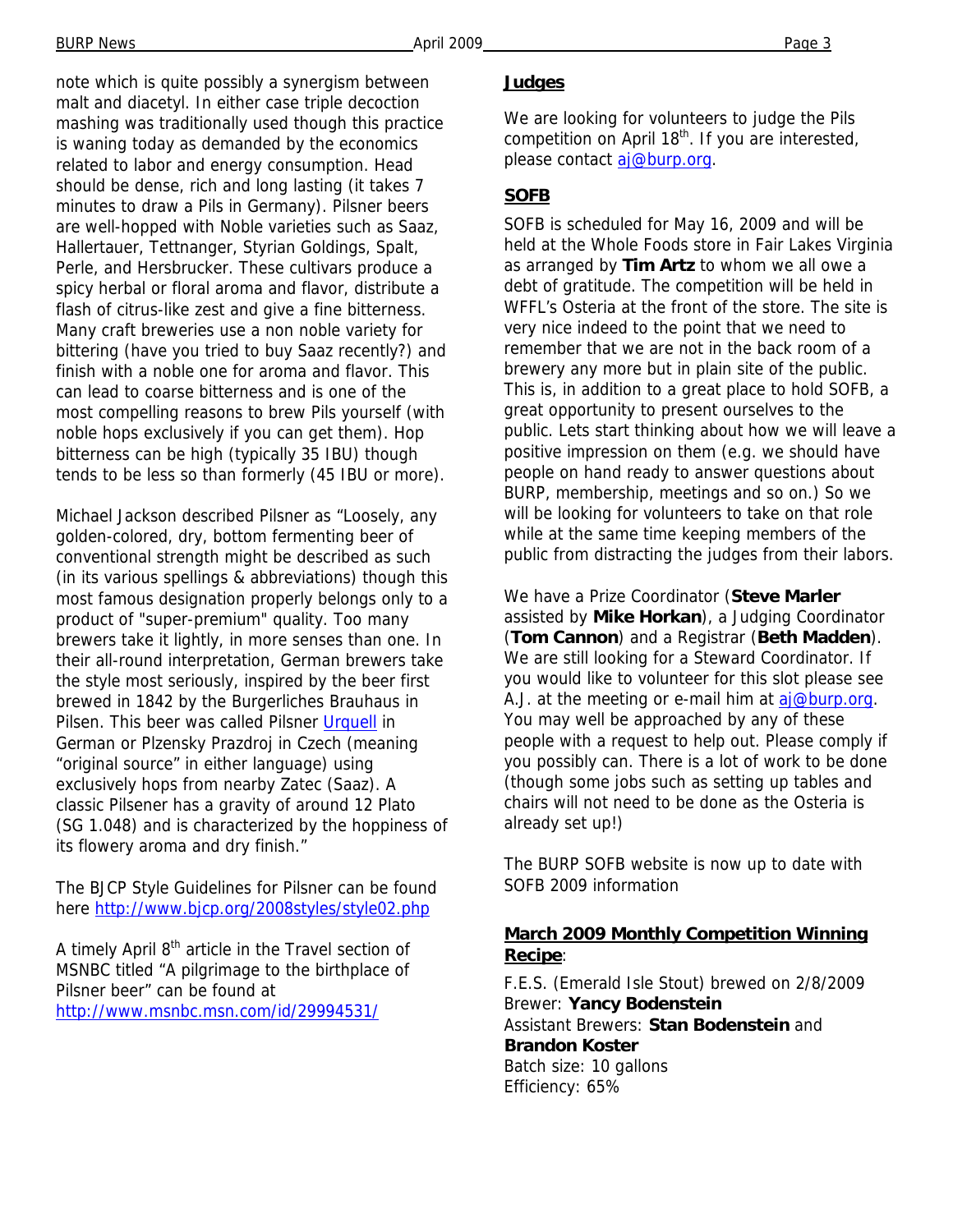| Amount I tem     |                                                 | <b>Type</b>    | % or<br>I BU |
|------------------|-------------------------------------------------|----------------|--------------|
| 20 lbs           | Maris Otter (Crisp) (4.0 SRM)                   | <b>Grain</b>   | 43.81 %      |
| 6 lbs            | Chocolate Malt (350.0 SRM)                      | Grain          | 13.14 %      |
| 2 lbs            | Biscuit Malt (23.0 SRM)                         | <b>Grain</b>   | 4.38 %       |
| 2 lbs            | Caramel/Crystal Malt -120L<br>(120.0 SRM)       | Grain          | 4.38%        |
| 2 Ibs            | Carapils (Briess) (1.5 SRM)                     | <b>Grain</b>   | 4.38 %       |
| $2$ lbs          | Victory Malt (25.0 SRM)                         | Grain          | 4.38 %       |
| 1 Ibs            | Roasted Barley (300.0 SRM)                      | lGrain         | 2.19 %       |
| 10 <sub>oz</sub> | Franco-Belges Kilned Coffee<br>Malt (165.0 SRM) | Grain          | 1.42%        |
| 4.00 oz          | Nugget [11.80 %] (60 min)                       | Hops           | 172.2 IBU    |
| 2.00 oz          | Williamette [5.00 %] (5 min)                    | <b>Hops</b>    | 3.0 IBU      |
| 10 lbs           | Honey (1.0 SRM)                                 | Sugar          | l21.91 %     |
| 1 Pkgs           | London Ale (White Labs<br>#WLP013)              | Yeast-<br>Ale  |              |
| 1 Pkgs           | Super High Gravity Ale<br>(White Labs #WLP099)  | Yeast-<br>Ale  |              |
| 1 Pkg            | 71B-1122 Wine yeast 5g                          | Yeast-<br>Wine |              |
| bα               | lGo-Ferm                                        | Misc           |              |

#### Process:

Make a yeast starter for both London Ale and High Gravity yeasts 4 days before brew day

On brew day hold a 60 minute mash at 154F with 11.5 gallons water

Batch sparge with 168F sparge water to get 14 gallons pre boil volume at a pre boil SG of 1.070 Boil for 60 minutes

Add 4oz Nugget at 60 minutes

Add 2oz Willamette at 5 minutes

Post boil SG was 1.080

Split into two 5 gallon batches.

For the Emerald Isle Stout pitch London Ale and ferment at 68F, let ferment for 2 weeks and keg. ABV about 8%

For the Bodenstein version of the World Wide Stout pitch high gravity ale yeast and the rehydrated wine yeast 71B-1122. On fermentation day two and three add 5 lbs honey and 6.25g Fermaid-K for a total of 10lbs honey and 12.5g Fermaid-K. Rack off lees after 4 weeks and add 2oz American Medium Toast oak. Rack off oak after 4 weeks and keg. ABV about 15%

11.5 # Maris Otter pale malt

12 oz. Crystal 40 6 oz. Biscuit malt 12 oz Cara Pils

Mash at 152 - 154 for 60 plus minutes or until conversion has taken place.

Sparge to collect 7 gallons of wort.

90 minute boil

Hops: (rather strange hopping schedule due to hop shortage)

1 oz. Magnum 12% AA for 60 minutes (30 minutes into boil)

1 oz. Mount Hood 3.8% AA for 30 minutes (60 minutes into boil)

1.3 oz. Willamette 4% AA for 10 minutes (80 minutes into boil)

1 oz Styrian Golding 5% AA for 1 minute (knock out)

Yeast: White Labs WLP 007 Dry English (Whitbread) 1000ml starter

Finings: Irish Moss added for the last 15 minutes of the boil. Gelatin added to keg.

One week in primary One week in secondary Kegged

OG - 1.068 FG - 1.015 IBU's - 62

# **Artz's Craft: Enlightenment Update**

By Tim Artz, Minister of Enlightenment

Thank you to the gadgeteers who brought out their wares for the March meeting. The mechanical wonders ignited some good conversation about brewing and metalworking. Maybe we can make this a regular feature for future meetings.

Former MoE **Wendy Aaronson** informs me that all systems are "go" for the Brewing Chemistry / Yeast propagation and microbiology class. Wendy and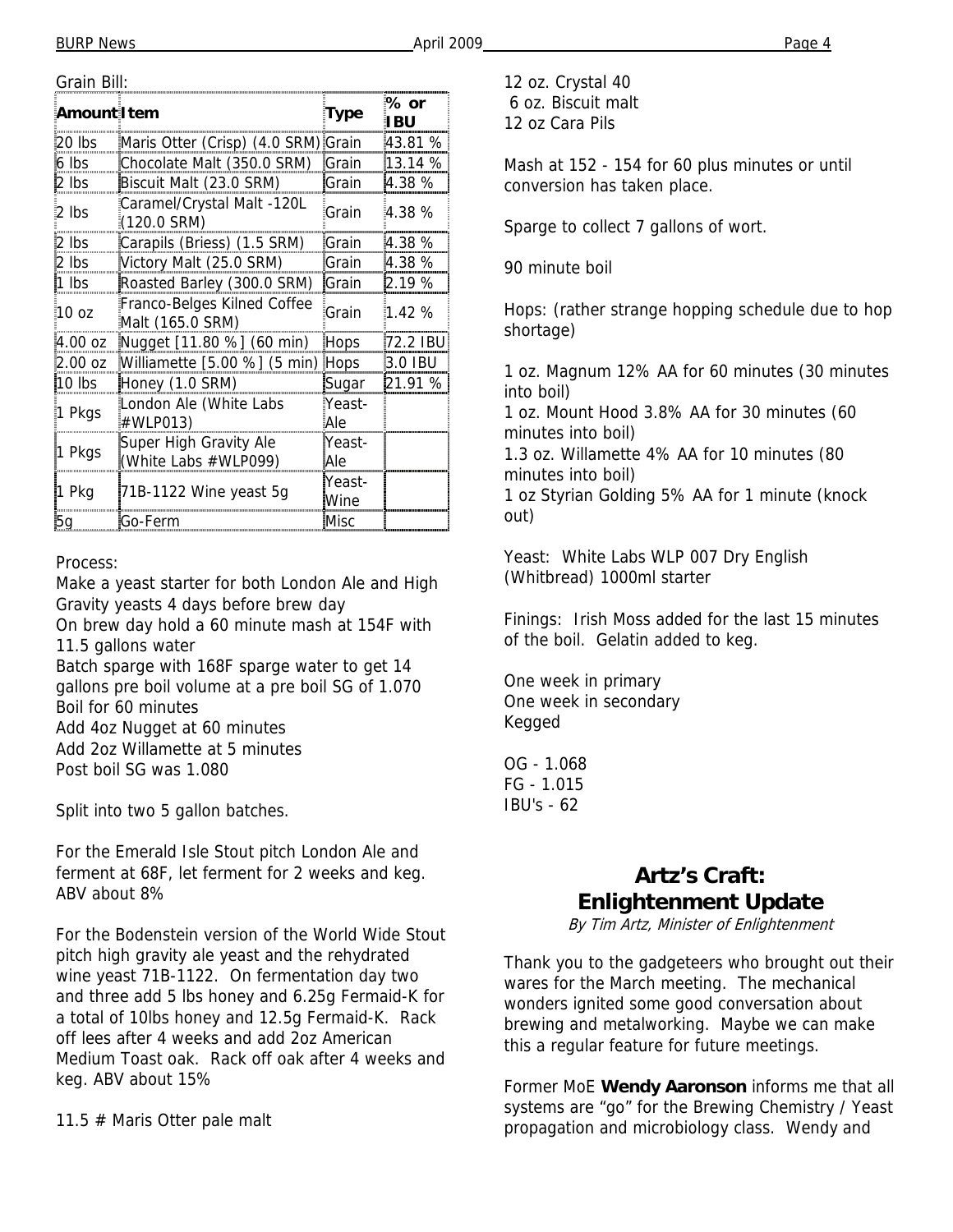**Tim Pohlhaus** put together the Mashing Biochemistry class for April 22 at A.J.'s home, and I understand there are quite a few enrollees. Great! If you miss that one, don't fret because they are working on a Yeast Metabolism class for May.

We've also made some progress with the Cider Making session planned for this Fall. We hope to get the details done early enough so folks can save the date. Big thanks to **Mark Hogenmiller** and **Rick Garvin** for working to set this one up.

**Dave Pyle** has agreed to host a Lambic blending session later in the year. We will work to set a date and details.

I plan to do a Mead-making session around the time that we do the bulk honey buy. Most likely this will be July or August. **Yancey Bodenstein** had a great idea to have a club mead contest, so hopefully we can get going with that as well.

I am doing research in Sake-making, and once I feel comfortable enough with it, I plan to hold a Sake-making class. As with my first experiments in winemaking, the worst outcome is a lot of cooking sake!

These three programs still need your help:

- New brewer mentor program. I now have a couple of folks who have said they would be willing to have folks come over when they brew. If you are looking to learn, or maybe you have fallen into a brewing rut, see me and I will hook you up with a partner.
- Ŵ. How to brew workshop (beginner level). There is interest in beginners advancing from extract to partial mash brewing. Who are the partial mash brewers out there? Please step forward, and I will work with you to turn your skills into a suitable class. Last chance on this one! If I get no volunteers, this one will be dropped.
- Recipe formulation workshop. I have put some thought into this one, and maybe one way to proceed is, instead of a workshop, compare several recipes for the same style of beer. We have plenty of source material for some good analysis: zymurgy, Classic Beer Styles books, other books, SoFB

winners, your recipes! Let's compare and contrast to determine what makes a recipe great.

We are making some good progress on the educational program. Thanks to all of you who are helping out!

# **Class Announcement - Selected Topics in Brewing Science**

By Wendy Aaronson

Are you curious about all those chemical processes that must take place to convert barley and hops to beer? Have you ever read the Principles of Brewing Science by George Fix and thought it was interesting, but you needed more explanation and discussion to fully understand the principles? Are you interested in small scale experiments that examine yeast metabolism and beer flavor or mashing chemistry and wort production? If the answer is yes to any of these questions, then you should participate in a new series of classes on brewing science. Brewing integrates many scientific disciplines - plant physiology, chemical engineering, biochemistry, and microbiology, so the field of topics is wide open. We are only limited by the number of volunteers who are willing to identify a topic and teach the class. If you have an expertise and are willing to teach a class or if you have an idea about a specific topic of interest, please send a message to **aaronson@burp.org** or call me at 301-762-6523 in the evening.

The lead-off instructor is **Tim Pohlhaus**, a new BURP member who is a professional brewer with a Ph.D. in biochemistry. Tim will be covering mashing biochemistry and yeast metabolism in two sessions that are two hours. Although Tim will provide a short review of the process, participants should have a basic understanding of brewing.

**MASHING BIOCHEMISTRY** - **April 22 from 7:30 p.m. until 9:30 p.m**. **at A.J. deLange's home in McLean, VA**. - Class size is limited to 15 people. Pre-registration, including a \$5.00 class fee, is required. Registration closes on April 18. To register for the class, please send a message to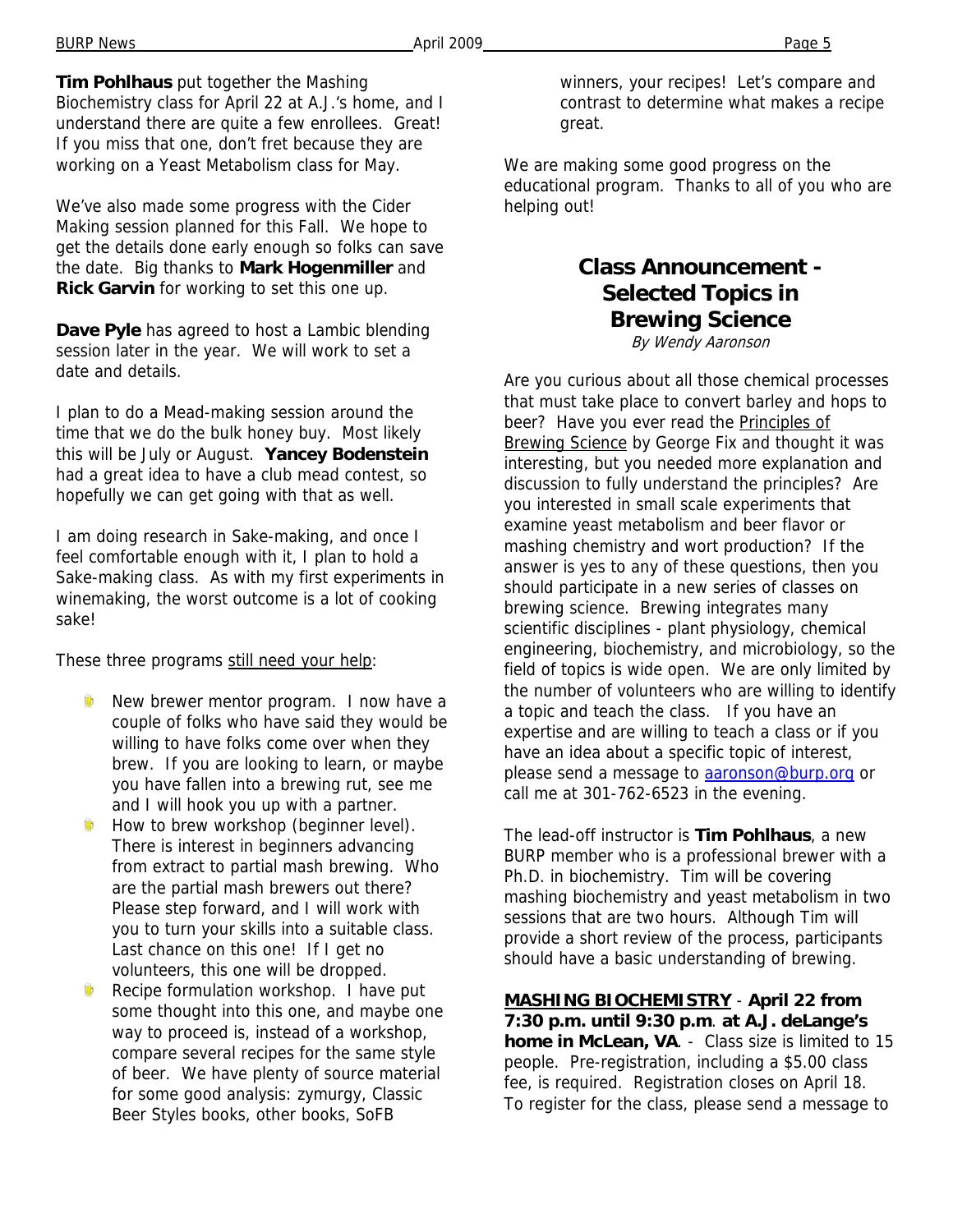BURP News Page 6

aaronson@burp.org or call me at 301-762-6523 in the evening.

**YEAST METABOLISM: To be determined for a date in May.** Look for details on BURPLIST and the next newsletter.



**Fearless Leader Goes to Hell!** 

Long time BURP member and current Fearless Leader has accepted a post as Satan's Brewmaster and will soon be departing to Hades. Close friends are somewhat surprised, but then most of us have been suggesting he go there for years!

"I've long been interested in the Belgian Golden Strong style, and some of my current commercial favorites are Duvel and Lucifer. I figured what better place to perfect my brewing of these styles" said **Mr. Anderson**.

When asked about his concern with accommodation in the underworld, known for flaming pits of fire and rivers of blood, Mr. Anderson said "Well, if you've ever been in my house, it might be considered an upgrade!" As for brewing there, "The water in the fifth circle (the river Styx) looks pretty good for brewing, and I'm hoping to start up a brewpub between the second circle of hell (lust) and the third (gluttony). I think I could get quite a bit of walk up traffic."

We attempted to find someone who was disappointed in Mr. Anderson's decision to "head south", but, alas, nobody could be found. Most believe this is a good move for the former BURP officer. "He's not been much of a player in BURP's Brewer of the Year for the past few years" said current BoTY, **Mel Thompson**. "Actually, I'd just assumed it was because his beer had 'gone to hell'. Turns out it was true!"

Mr. Anderson has no timetable on when he would start brewing or what he would call his beers. "Most of the really good names have already been taken" said Mr. Anderson. "Duvel, Lucifer, Damnation, Hop Devil, Old Scratch and Devil's Dew (Mad Fox Brewery's most excellent Golden Strong Ale) were high on my list and are all hellishly good beers. I'll just have to come up with something more creative to serve the Dark Lord".

Andy's plans for the brewpub include a special corner called "Hitler's Stammtisch," where Adolf himself can drink a warm, oxidized Budweiser in a plastic cup. It is also rumored that he will host Hell's first Real Ale Festival. When asked about this, Andy replied, "The logistics for such an event are complicated. Cellar temperature in hell is 100 deg. C on a cool day, and obviously, this makes it really difficult to properly condition the beers. On the plus side, it also inhibits bacterial infection. But then, hot, flat, murky ale is about what one would expect in hell, so it should work out okay." Andy refused to comment on speculation that the pub would be named "Randy Andy's Living Room," but if you've never seen his living room, it looks like hell. In closing, Andy commented, "I didn't realize opening a brewpub in hell was so much work. It takes a lot of sweat equity."

#### **March Meeting Recap**

By Beth Madden

March's meeting was graciously hosted at new-to-BURP member, **Bill Kupski'**s home in Waldorf, Maryland. We were blessed with a beautiful day and many wonderful stouts including an Irish Dry Stout on Nitrogen Dispense from **Tom and Colleen Cannon.** Also making a very fine showing were **Mark Hoegenmiller**, **Dave and Becky Pyle** and **Bill Ridgely and Wendy Aaronson**. Many other wonderful beers were available for tasting such as **Rick Garvin's** Pilsner, **Tim Artz'** Mild , **Chuck Popenoe "Pop's"** IPA and some of **Yancy Bodenstein's** wonderful Meads. I am always amazed by the brewing talent in our club.

Thanks again to the Kupski's for letting BURP invade their home.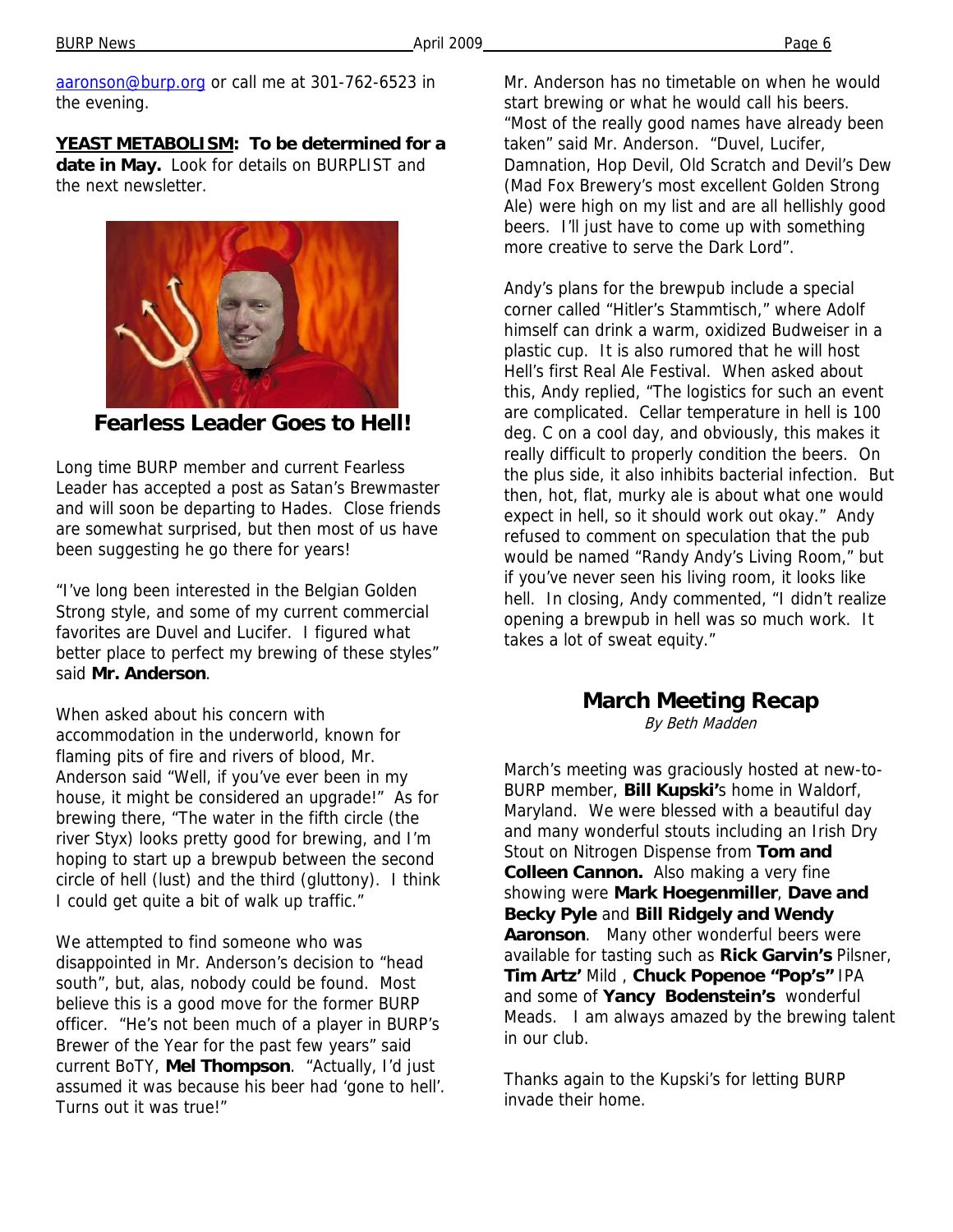

Satan's Brewmaster a.k.a **Andy Anderson** causing mischief and mayhem. Pictured with innocent bystander **Kathy Koch**.



**Dave Pyle** along with new BURPers, **Teri and Scott Knapp**.



**Christine Johnbrier** and **Yancy Bodenstein** with his 1<sup>st</sup> Place win in the Stout Competition.

**Madison Malt Madness** 

By Woody Lee



On Saturday August 8, Madison, Wisconsin will once again come alive with the sights and sounds of 5000 beer lovers during the 23<sup>nd</sup> annual Great Taste of the Midwest. Quickly becoming an annual favorite of an intrepid group of BURPers, this festival features over 100 brewers and more than 400 beers during an afternoon of open tasting.

Because of the huge popularity of the event, Great Taste tickets are limited. The Madison Homebrewers and Tasters Guild (MHTG) has accommodated BURP over the years by allowing us to purchase group sales tickets. This year, MHTG has allotted us a total of 30 tickets (one more than our usual for being honest last year in returning a duplicate ticket). For anyone interested in attending this year, please let me know as soon as possible, and I'll set tickets aside for you. Cost is \$35 per ticket. Once all of our 30 tickets are spoken for, individual tickets will only be available through a mail order lottery starting May 3. For details, go to http://mhtg.org/

Once again, I've booked a block of rooms for August 7 & 8 at the convenient Concourse Hotel (http://www.concoursehotel.com) at a nightly double rate of \$194 [Held in the name "BURP"]. All the newly-renovated rooms are located on the Governors Club level, where amenities include continental breakfast, afternoon snacks, evening desserts, and an open bar which includes New Glarus Spotted Cow farmhouse ale. The Concourse is just a short walk from both Great Dane and Angelic brewpubs, and steps away from a huge Farmers' Market on Saturday morning. To reserve a room, call 800-356-8293.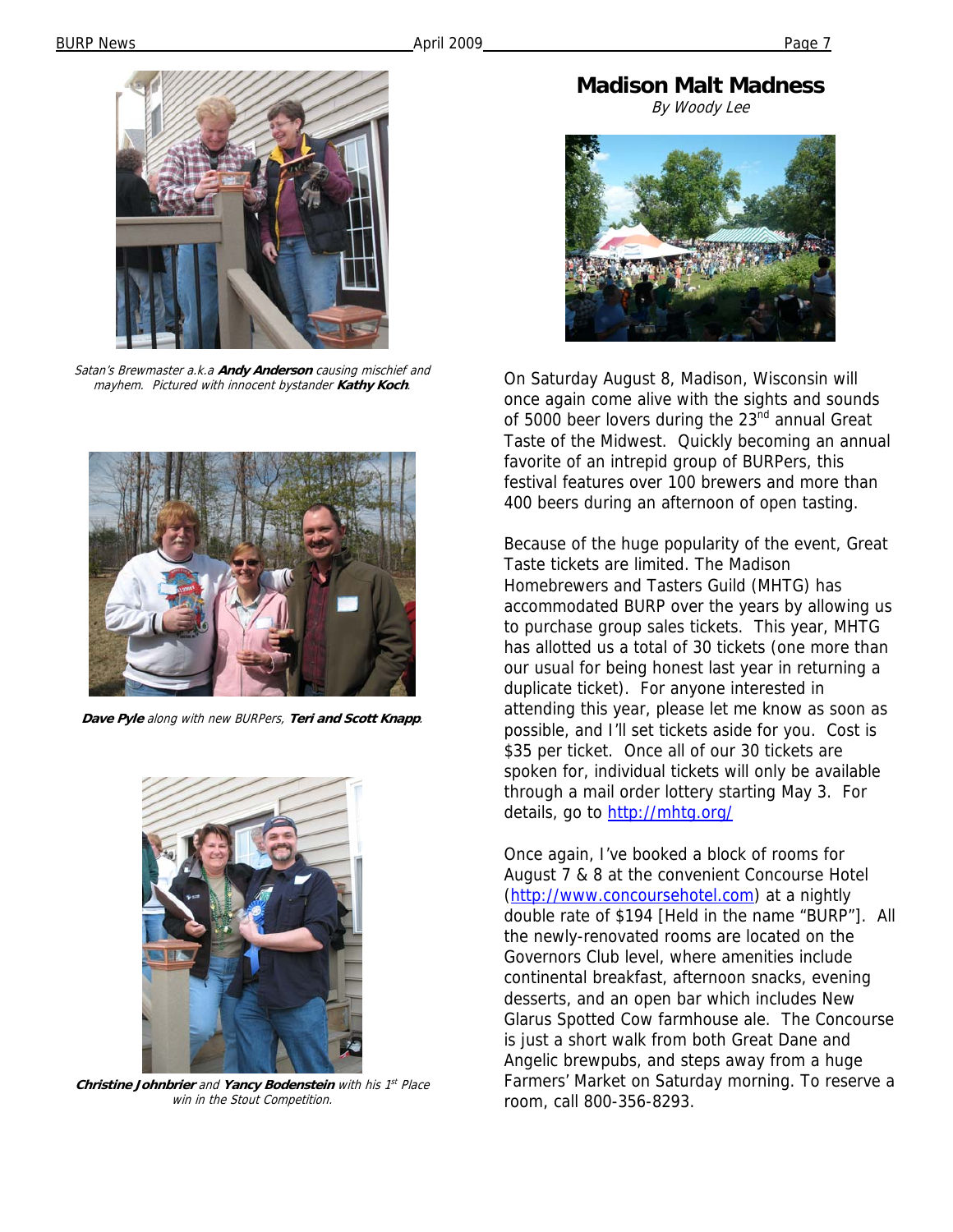Please contact me with your ticket requests, or questions, at dnwlee@comcast.net, or 703-354-9875 (evenings).

# **Trivial Beer-Suits**

By Charlie Pavitt



 I heard about this from a friend who surfs for on-line news, and I'm not surprised that the following item hit the electronic universe on Saint Patrick's Day, the day I am writing this. But the article it summarizes is two years old, published in the

March 2007 issue of Environment and Behavior. It is titled Celebratory Drinking and Intoxication: A Contextual Influence on Alcohol Consumption and authored by Kent E. Glindemann, Douglas M. Wiegand, and E. Scott Geller, all at Virginia Tech. Past research demonstrated that students report celebrating special occasions by drinking more than usual, and St. Patty's Day and Halloween are cause for celebration; they are what the authors call alcoholidays. But all previous work was self report, so the authors decided it was high time to get some hard data. With breathalyzers supplied by Blacksburg police, they determined that blood alcohol levels were higher for those reporting they were celebrating something (a holiday, a birthday, a good grade or completed school project) as compared to those not, for those in costume on Halloween as compared to those not, and when a Monday was St. Patrick's Day (2005) as compared to when a Monday was not (in 2003). In contrast, a St. Patrick's Thursday was not significantly different than other Thursdays (in 2005) given that Thursday is party night in college towns.

None of this is a surprise to me. But I am disappointed in one thing about the article, relevant to the statistically literate among us. They did all their statistical evaluations through analysis of variance procedures. I really wish they had used the t-test for differences among means. As longtime readers of this column may remember, the ttest was invented by an employee of Guinness for comparing the yield of barley plots; in other words, for the purpose of making better beer. I doubt the authors know that, and it would have been a nice irony for them to have studied drinking on Saint

Patrick's Day through the use of a technique so closely linked to the most fitting beer for that day.

In other newz, on Febrewary  $27<sup>th</sup>$  I was on the Metro glancing through the Washington Post Express, the free rag they give Metroriders, when the following headline caught my attention: Yo Ho Ho and a Bottle of Beer. A couple days earlier, Brunei custom officials arrested two men trying to smuggle 1,382 cans of beer into this Islamic and legally dry country by boat from a neighboring country (it doesn't say which; Indonesia and Philippines are the most likely). It was the country's biggest alcohol seizure this year. My guess is that the profit you can make smuggling alcohol into Islamic countries may well be worth the risk.

The Febrewary 25<sup>th</sup> issue of the Post featured Greg **Kitsock's** Beer column, with more information about the impact of the recession on commercial beer sales. The trickle-down continues, on two different fronts. First, "the so-called premium mainstream brands such as Bud.and Miller Lite" (I like his use of "so-called") along with Corona and Heineken have decreased as consumers of alcoholic seltzer water have shifted to "no-frills economy labels such as Pabst Blue Ribbon and Keystone Light"; the former has apparently for some reason I can't fathom become trendy, and the latter "is the hottest brand in the industry", says Benjamin Steinman of Beer Marketer's Insights, up by half a million barrels last year. Second, craft beers continue to rise, up 5.8 percent last year. As in previous reports this is still seen as fueled by drinkers shifting from wine and spirits. The real top-end is doing well, at least locally; Chevy Chase sold 10 cases of Bell's Hopslam (15.49 per sixpack) in one day and the Rustico Restaurant in Alexandria a cask of Scotland's Ola Dubh (at \$12 for an eight-ounce serving) in three days.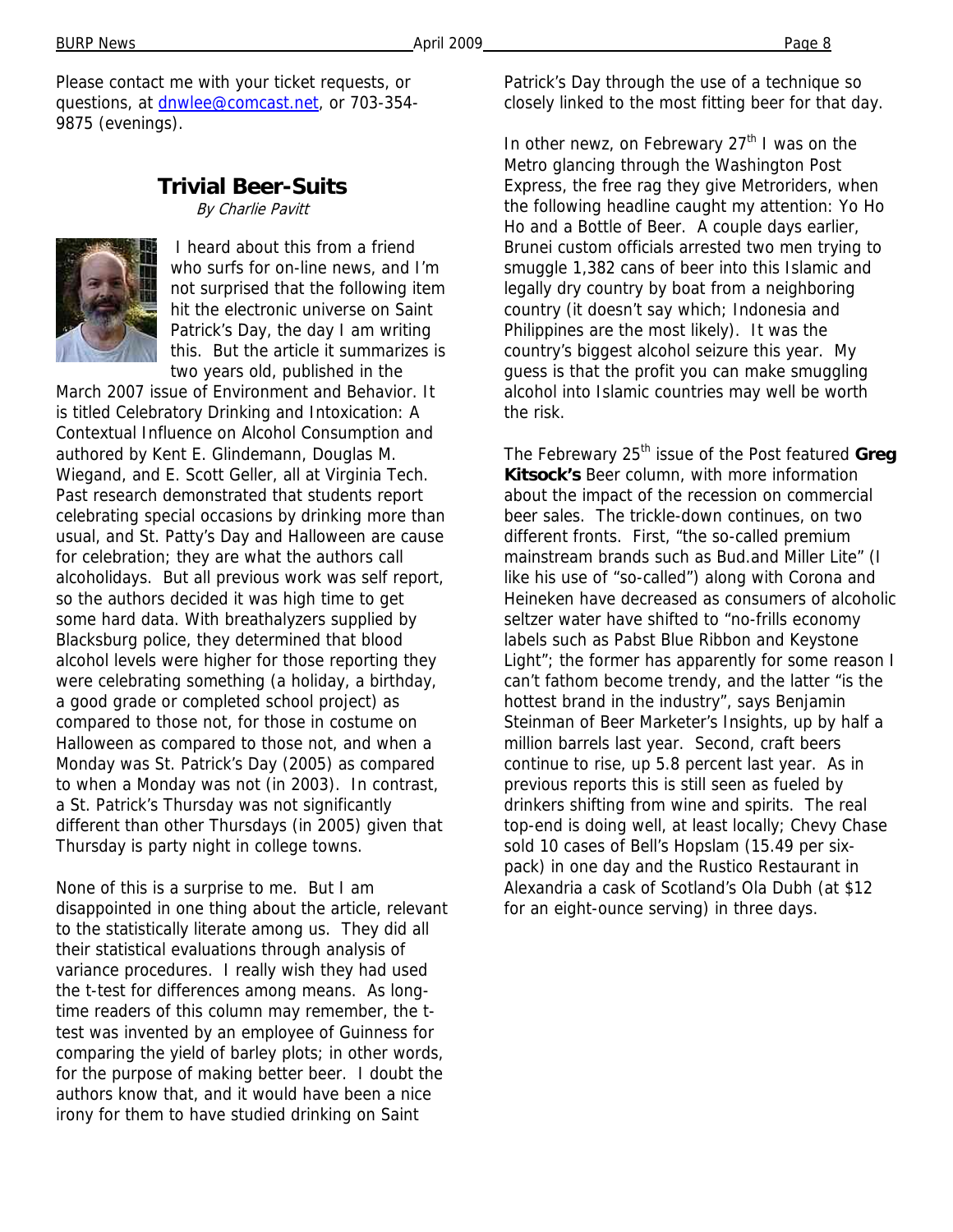# **BURP 10 and 20 Years Ago**

Compiled By Bill Ridgely

#### **20 Years Ago, Apr 1989**

April's meeting was held at the home of BURP Fearless Leader **Tom McGonigle** and his wife **Diana** in College Park, MD. It was a rare evening meeting held at a private residence, and there was a relatively small crowd of about 30 people in attendance. However, this was due less to the timing of the meeting than to the fact that the date had been inadvertently left out of the April newsletter. Newsletter editor **Andy Beaulieu**, on discovering the error, valiantly tried to personally call as many members as he could, but not everyone got the word. Those who did attend were rewarded with an excellent extract brewing demo put on by Tom, followed by not one but two commercial beer tastings. Tom's demo consisted of a simple boil of 3 lbs of dry malt extract, 3.3 lbs of liquid malt extract, and 2 oz of Hallertau hops. The wort was then mixed with chilled water in the fermenter to make 5 gal. Tom's goal of showing how a good beer could be brewed in less than an hour was effective, and it smelled great during the process. The two commercial tastings were quite different. The first was a tasting of bock beers procured from Berose Liquors in DC. Preceded by a short presentation on the bock style, six German bocks (five maibocks and one doppelbock, Bucher Bajuvator) and one American bock (Genesee Bock) were sampled and discussed. The second tasting comprised 11 West Coast craft beers hand carried by club VP **Dick Roepke**. These included beers from Oregon (*Hood River Brewing*) and Washington (Hart Brewing, Redhook Brewing, and Smith &  $Reill$ ). There was wide variation in style and quality with these beers. Meeting reporter **Ralph Bucca** editorialized that "this is what beer tasting is all about - the good, the bad, and the ugly". The 1989 edition of the BURP logo glass was debuted at the meeting (a 7 oz sampler glass), and sales were brisk. And there were some fine prizes in the raffle donated by *Berose* - mostly promotional items like beer signs.

Interestingly, the April 1989 issue of the BURP News contained none of the whimsical articles in honor of April Fool's Day seen in past years. But there was some great content nonetheless. BURP

Fearless Leader **Tom McGonigle's** monthly "McGonigle's Chronicles" column contained a fascinating recap of Tom's adventures in homebrewing, going back to an article he read in The Mother Earth News issue #4 in 1970 called "Adventures with Homebrew". Like many early brewers, he experimented with various permutations of Blue Ribbon Malt Extract (available in most grocery stores), cane sugar, and Fleishmann's bread yeast. Later in the decade, he discovered The Cellar in Fairfax, one of the earliest homebrew supply shops in the area (also frequented by your humble compiler, who lived in Springfield at that time). Here, he acquired better ingredients (including real brewing yeast) and books like Better Beer and How to Brew It, one of the early American homebrewing guides (1978). From here, Tom progressed to making the fine and flavorful extract-based beers he was now bringing regularly to BURP meetings. The "Recipe of the Month" in the April newsletter was the first place recipe in the club's annual stout competition, a Russian Imperial Stout brewed by **Janet Snyder & Frank Bednarczyk**. **Jim Dorsch's** "Whole BURP Catalog" contained the usual plethora of information regarding goings on in the beer world, although the announcement that the NC brewpub The Weeping radish was planning to open a branch in northern VA never came to pass. **John Gardiner** provided the answers to his "Frugal Brewer's Taste Test" published the month before as well as his "Dear Frugy" monthly advice column. Finally, Mem-beer-sip Chairman **Bill Ridgely**  contributed an article on bock beer, including its history and style guidelines, in preparation for the April bock commercial tasting.

#### **10 Years Ago, Apr 1999**

The April 1999 BURP meeting and bock competition was held at a lovely riverside community park near Mason Neck, VA. BURP member **Nick Steidl's**  family owned a house in the community and had access to the park and its facilities, which included a nice outdoor fireplace and picnic tables. The latter came in handy considering the large quantities of food and beer which were contributed. Minister of Enlightenment **Wendy Aaronson** began the meeting with a presentation on the bock style, accompanied by a tasting of commercial examples of each substyle. Following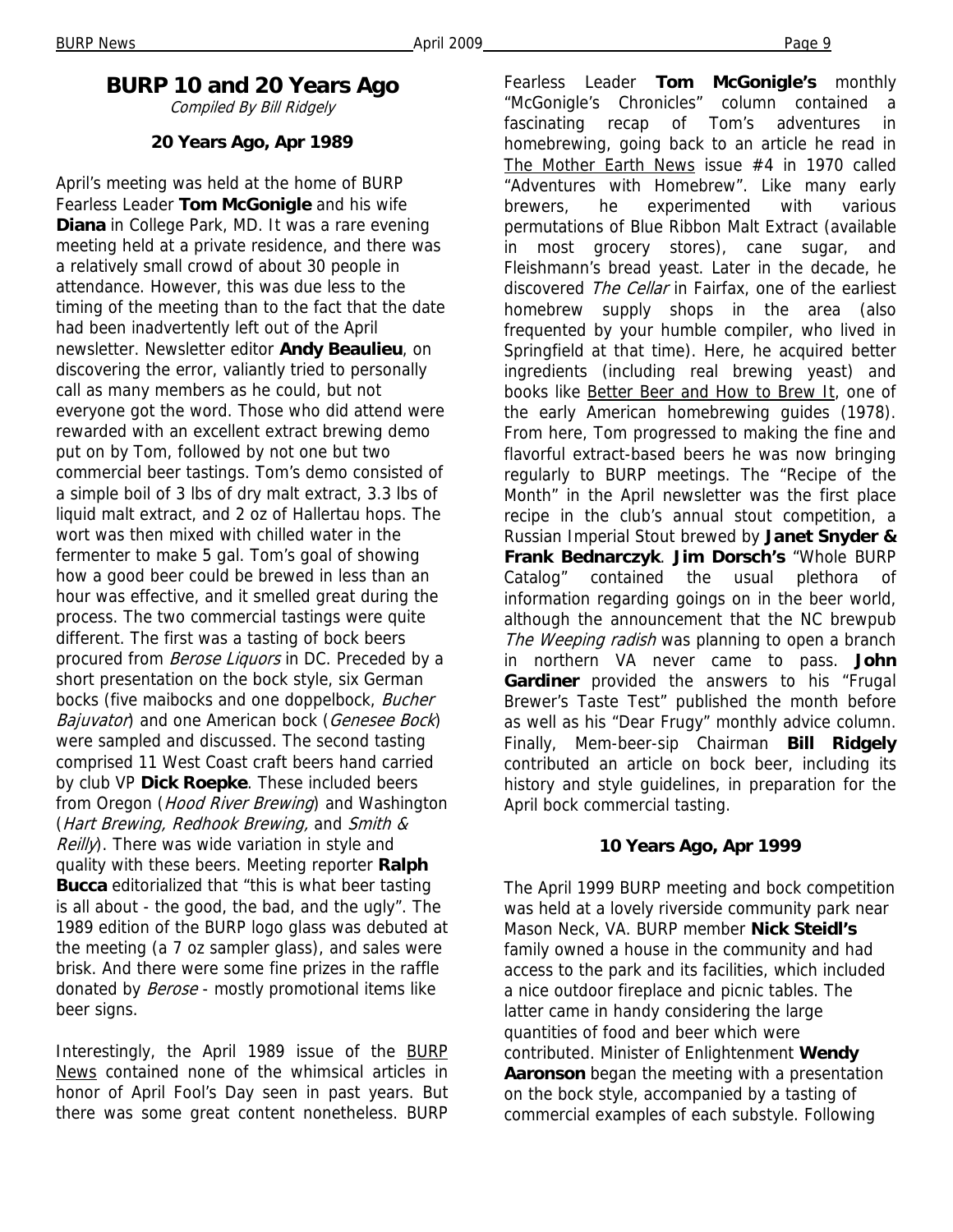the education session, the judges gathered to select the winners in the club bock competition. During the competition, club members enjoyed an incredible spread of food, including fresh rockfish and perch cooked on site by **Mike Harley**, a friend of Nick's. Everything from appetizers to main courses to desserts were represented, and there was abundant beer to accompany the food. **Chuck Popenoe** even brought roast beef cooked at the previous year's MASHOUT, thawed and prepared again just for the meeting. Meeting reported **Katy Dugarm** mentioned that there were several people in attendance she had not seen before, including (now longtime BURPer) **Wendy Schmidt** and a friend brought by **Rick Garvin** introduced as "JB" (**Christine Johnbrier** perhaps?). Just before the meeting raffle, the competition winners were announced. They were: 1st place, **Wendy Aaronson & Bill Ridgely** (Maibock); 2nd place, **Steve Marler** (Maibock); and 3rd place, **Mike Megown** (Doppelbock). The raffle proceeded smoothly, even though the bucket of tickets was dropped on the ground. This, according to Katy, failed to stop a number of people from shouting "Mix them up!"

The April 1999 BURP News was chock full of great articles in honor of April 1st foolishness, starting with the front page "artist's impression" of the new BURP clubhouse (which looked suspiciously like the Supreme Court building). To be located on the site of the proposed new DC Convention Center, the clubhouse was being designed to provide meeting space for "as many as 10,000 members". This announcement spawned several other articles related to "rapidly increasing BURP membership", including an FBI report of a scam instituted in homebrew supply shops using credit card info to automatically sign up customers as members of a shady cult located in Rockville, MD (which incidentally was also the hometown of BURP's membership chairman). Anyway, you get the picture. Other articles in honor of April 1 included "The EZ-Way to Brew All-Grain", explaining the principles behind "reverse mashing" (don't ask - it was \*very\* complicated). Best of all was **Polly Goldman's** review of the best household appliances to use to boost extraction from an allgrain mash. The winning appliance was the Maytag washing machine, with a slightly higher extraction rate than Polly's KitchenAid dishwasher. Finally, the "Recipe of the Month" was for "Effie's Goat Testicle Stew", made with, well, you guessed it, seasoned with chili peppers and served with (of course) Brussels sprouts.

#### **BURP Prosperity Report**

By Robert C. Stevens Minister of Prosperity

BURP had an extremely successful raffle last month thanks to **Ana Garvin's** efforts. In honor of this month's Pilsner contest, the raffle will have a "**Win a German Mug**" theme utilizing the mugs **John Gardne**r has donated. Just remember that you can not win any of these items if you do not buy raffle tickets.

BURP Summary

The income and expenses both increased during March.

The total income was 437.00. 242.00-Raffle \$195.00-membership

The total expenses were \$361.14 \$242.00-Monthly competition ribbons for the rest of 2009 \$50.00-Web host \$32.15-Monthly meeting supplies \$12.04-Shipping to MCAB

BURP assets as of March 31, 2009: \$19,746.68

"BURP members are reminded that all expense submissions must include details. Required details are date, exact amount, detailed item description, any special circumstances, and name of person to be reimbursed. Event coordinators should maintain a spreadsheet for their project. Spreadsheets and other financial data are available on the BURP website to registered users at http://www.burp.org."